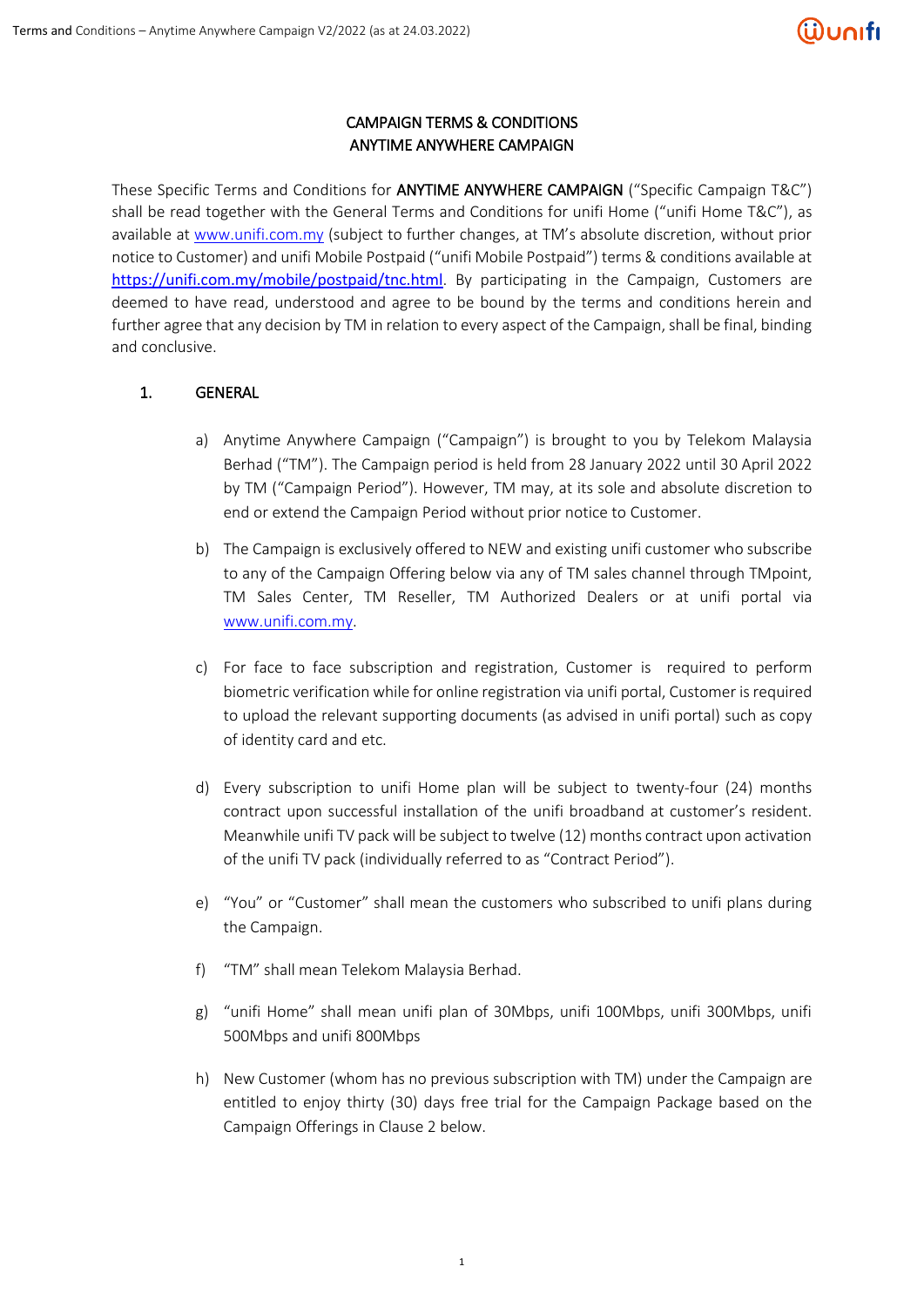## ີເຟີບດເfເ

- i) The thirty (30) days free trial is not inclusive of any additional add-ons purchase on top of this Campaign. The payment for any additional add-ons on top of this Campaign will run as usual in Customer's monthly bill.
- j) The thirty (30) days free trial are not eligible for existing unifi or unifi Lite customers under the Campaign.

### 2. CAMPAIGN OFFERINGS

#### 2.1 Broadband with Entertainment Plan

- a) Broadband and Entertainment Plan is offered for unifi Home. Customer with the subscription of unifi 300Mbps, unifi 500Mbps and unifi 800Mbps will enjoy the following benefits as per below:
	- i. unifi TV ultimate pack with Free unifi Plus Box and three (3) complimentary streaming apps;
	- ii. Access to unifi playTV app of up to five (5) device; and
	- iii. 600 minutes talk time to all mobile and fixed lines nationwide for unifi Home subscription. Beyond 600 minutes, Customer will be charged as per below:
		- Free calls from fixed to fixed:
		- RM0.10 from fixed to mobile

(hereinafter referred to as" Free STD 20");

- b) Customer with the subscription of unifi 30Mbps and unifi 100Mbps will enjoy the following benefits as per below:
	- i. Selection of one (1) unifi TV pack of Ultimate pack or Varnam Plus or Aneka Plus or Ruby Plus with complimentary unifi Plus Box;
	- ii. For every unifi TV pack, Customer is entitled to receive one (1) complimentary streaming apps;
	- iii. Access to unifi playTV app of up to five (5) device; and
	- iv. Free STD 20 (not applicable for unifi 30Mbps)
- c) The complimentary apps that come with each unifi TV pack as below:

| unifi TV pack    | <b>Complimentary Apps</b>                                                                                               | unifi Plus Box  |  |
|------------------|-------------------------------------------------------------------------------------------------------------------------|-----------------|--|
| Varnam Plus      | Simply South                                                                                                            | Complimentary   |  |
| Aneka Plus       | Viu                                                                                                                     | throughout the  |  |
| <b>Ruby Plus</b> | iQiyi                                                                                                                   | campaign period |  |
| Ultimate         | Lionsgate Play, BBC Player<br>and another 1 app of<br>customer's choice (either<br>iQiyi, Simply South, ZEE5 or<br>Viu) | Inclusive       |  |

d) The existing terms and conditions for the streaming apps is applicable. For more details, please visit the terms and conditions [here.](https://unifi.com.my/tv/sites/default/files/2021-11/tnc.pdf)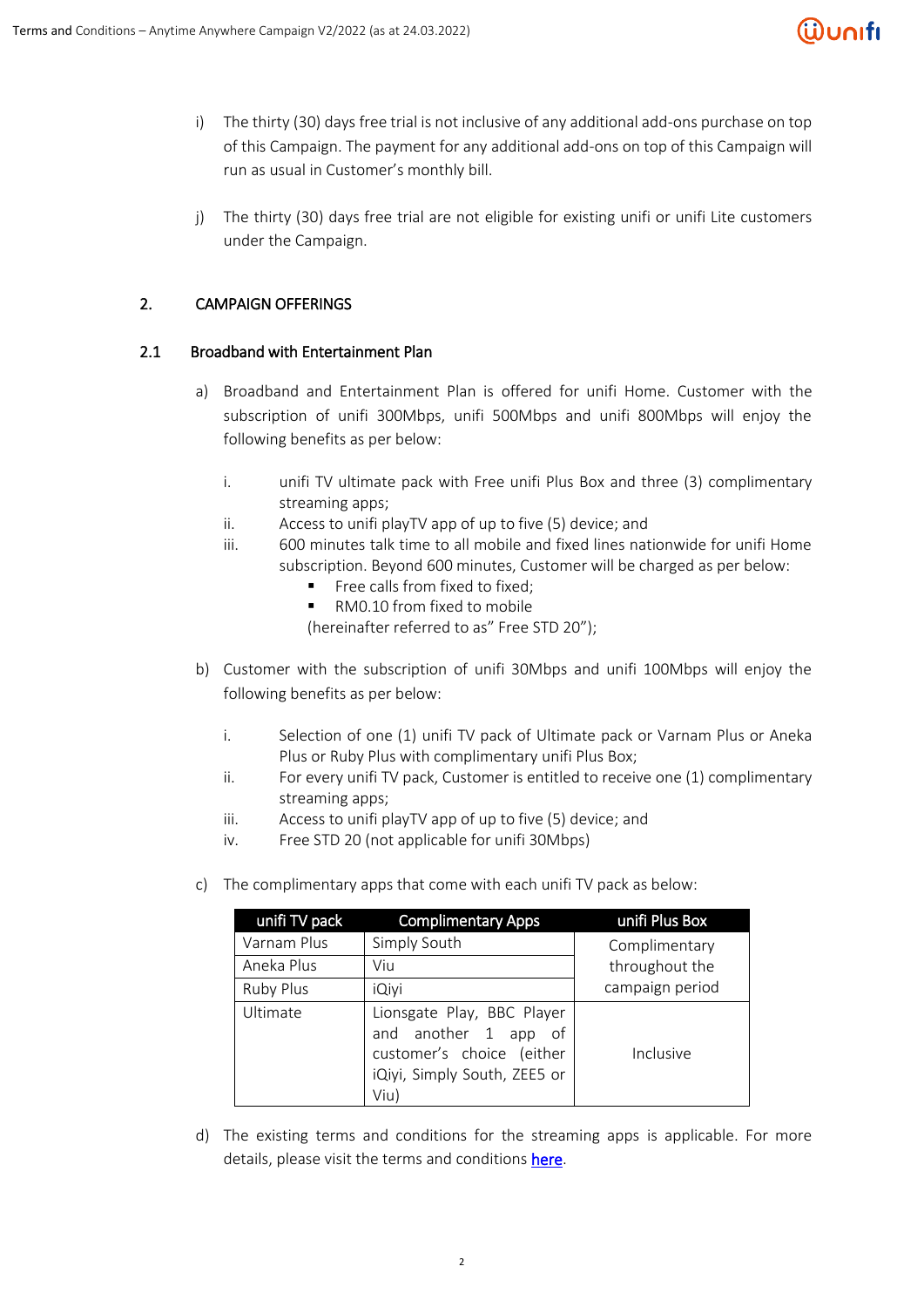# <u>Wunıfı</u>

## 2.2 All-In-One Plan

- a) All In One Plan is the offering for customer to subscribe to unifi Home, unifi Mobile Postpaid 99 and unifi TV.
- b) Customer will enjoy the All-in-One Plan as below:
	- i. Discounted unifi Home package;
	- ii. Discounted unifi Mobile Postpaid 99 @RM59;
	- iii. unifi TV Ultimate pack with unifi Plus Box and three (3) complimentary streaming apps such as Lionsgate Play, BBC Player and another 1 app of customer's choice (either iQiyi, Simply South, ZEE5 or Viu);
	- iv. Access to unifi playTV app of up to five (5) devices; and
	- v. Free STD 20 (not applicable for unifi 30Mbps)
- c) Customer will enjoy unifi Home discount for twenty-four (24) months as long as the Customer maintain their subscription for all three unifi product under the All-in-One Plan.
- d) The discount for unifi Home will be automatically removed once the Customer terminate any of the elements in the All-in-One Plan subscription, either unifi Mobile Postpaid or unifi Home. Customer subscription shall revert to the current commercial rate available at the time of request and Customer will be re-contracted for a period of twenty-four (24) months upon such reversion.
- e) The registration of unifi Mobile Postpaid and unifi Home must be under the same account holder (i.e: same NRIC, Army ID, Police ID, Passport) to continuously enjoy the benefits of the discounted price.
- f) Customer will enjoy the unifi Mobile Postpaid at RM59 upon activation of unifi Home and this amount will be reflected in the unifi Mobile Postpaid bill on the following month. The unifi Mobile Postpaid must be activated within thirty (30) days. Failure to do so will result in the removal of the discount for unifi Home, as stated in Clause 2 (c) above.
- g) TM is not accountable if there is delay in the activation of unifi Home due to technical limitation, delay in installation and etc. In any case where unifi Home is not installed due to any reason, Customer will not enjoy unifi Mobile Postpaid discounted price at RM59 per month and Customer's subscription will be reverted to current commercial package without unifi Mobile.

## h) Existing unifi Mobile Postpaid Customer

- i. Existing unifi Mobile Postpaid Customer is eligible to apply for All-in-One Plan where Customer may retain their current number. Existing unifi Mobile Postpaid Customer with the following rate plan will automatically entitle for the All-in-One Plan if they sign up to the Campaign;
	- unifi Mobile 59 (Value Plan);
	- unifi Mobile 99 at RM59 with twelve (12) months contract;
	- unifi Mobile Jasa Pack; and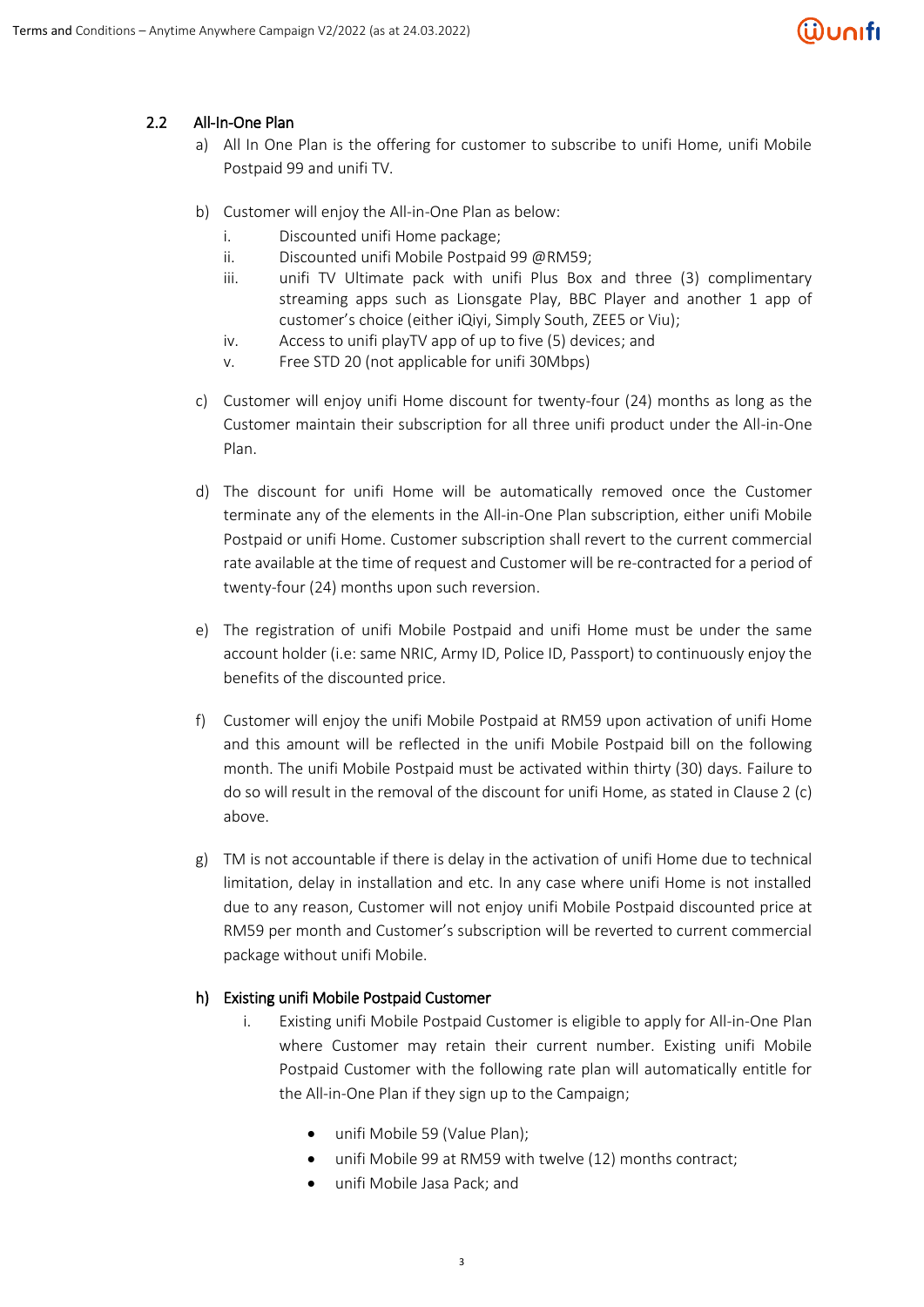# ີເຟີບດເfເ

unifi Mobile Student Pack

#### i) Existing unifi Home Customer

- i. Existing unifi Home Customer who subscribe to All-in-One Plan shall enjoy the discounted price under this Campaign.
- ii. For existing Customer, their unifi Home subscription will be re-contracted for twenty-four (24) months period upon the upgrade and activation of the All-In-One Plan.
- iii. unifi Home Customer with additional purchase of unifi Plus Box device and Mesh Wi-Fi device ("Value Added Services") to their existing unifi Home subscription who upgrade to All-in-One Plan which comes with unifi Plus Box device and/or Mesh Wi-Fi, will remain as additional purchase under the All-in-One Plan. Customer will be given the new device(s) under the All-in-One Plan but the payment obligation for the Value Added Services will remain as per usual.
- iv. Existing unifi Home Customer who subscribed to unifi Home with unifi Plus Box will not get a new unifi Plus Box for the subscription of the All-In-One Plan.
- v. Existing unifi Home Customer who subscribed to unifi Home package bundled with Mesh Wi-Fi Deco M4 and move to All-in-One Package bundled with Wi-Fi 6 Certified Mesh, will be given new Wi-Fi 6 Certified Mesh. The existing Mesh Wi-Fi Deco M4 device will remain with the Customer.
- vi. In the event the Customer terminate their unifi Home, discount on unifi Mobile Postpaid will be removed and vice versa. Customer will not be entitled to their previous package prior to All-in-One Package and the price will be subjected to the current commercial rate available at the time of such request.

#### 2.3 Broadband Only Plan

- a) unifi Home plan is available for unifi Home package for 30Mbps and 100Mbps.
- b) unifi 100Mbps customer will be entitled for Free STD 20.

#### 2.4 Online exclusive

Customer who subscribe to the Campaign via online at unifi.com.my or myunifi app will stand a chance to win Shopee voucher worth RM88 for the first 500 broadband subscribers every month during Campaign Period and will also stand a chance to win Samsung Galaxy Z Fold3 5G phone worth RM6,699. For more info refer [here.](https://unifi.com.my/sites/default/files/page/assets/pdf/fibre/FAQ-for-Online-Exclusive-Campaign_Voucher%2B5G-phone_Final.pdf)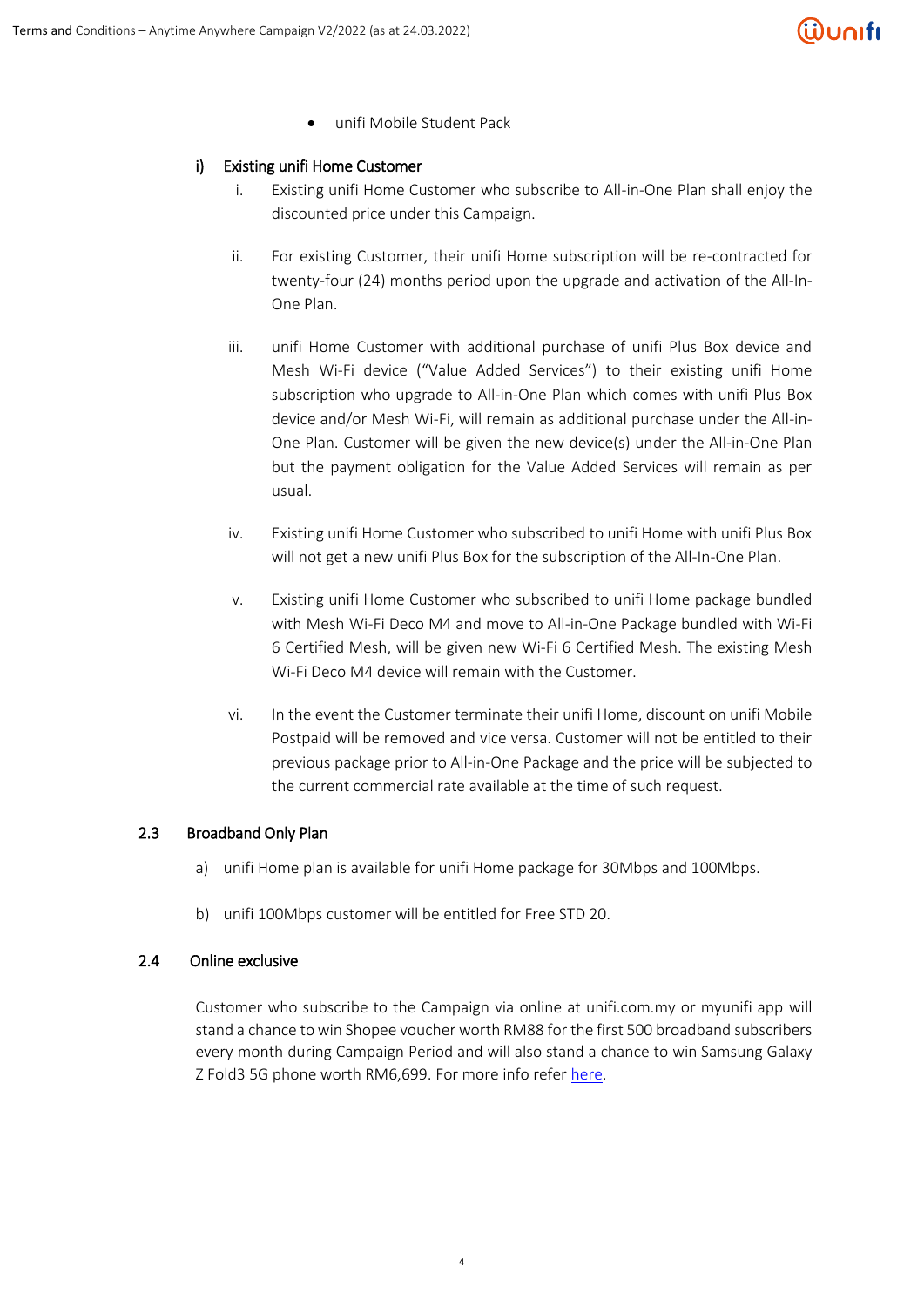# ີຟິບດເfເ

### 3. CAMPAIGN SUBSCRIPTION

- a) This Campaign is open to all Malaysia citizen, foreigners and permanent resident of Malaysia with minimum age of eighteen (18) years old at the time of such subscription.
- b) For any unifi Campaign Package application submitted by the Customer without verification of MyKad Reader, an upfront payment of RM100 (for Malaysian citizen) and RM500 (for foreign customer who resides in Malaysia or a permanent resident of Malaysia) will be imposed and is payable within ten (10) days effective from the unifi activation date. The upfront payment will be rebated back in customer's second month bill.
- c) Customer who subscribe to any of this Campaign offerings during the Campaign Period but installation is later than the Campaign Period will still be qualified to enjoy the Campaign discounts and benefits with the condition that the unifi package installation is completed within fourteen (14) days from the expiry of the Campaign Period.
- d) By subscribing / purchase bundle of unifi Plus Box, Customer hereby agrees that unifi Plus Box will be delivered via TM unifi installer. More details of unifi Plus Box is available in unifi Plus Box terms and condition.
- e) For Wi-Fi 6 Certified Mesh, the device will be provided by Telekom Malaysia and will be delivered and installed by TM Installer. The Mesh Wi-Fi terms and conditions shall apply.
- f) By subscribing / purchase bundle of unifi Mobile Postpaid, customer hereby agrees that terms under unifi Mobile Postpaid including unifi Mobile Postpaid 99 Promotion campaign. More details of unifi Mobile Postpaid is available in unifi Mobile Postpaid terms and condition <https://unifi.com.my/mobile/postpaid/tnc.html>

#### 4. One (1) MONTH WAIVER FOR EXISTING UNIFI HOME CUSTOMER

- a) Existing Customer will get one (1) month fee waiver upon successful upgrade and activation of their current unifi Home package to Campaign offerings. Customer's unifi Home subscription will be refreshed for twenty-four (24) months upon the activation of the Campaign Package.
- b) The one  $(1)$  month fee waiver is only applicable for **speed upgrade** of the existing unifi Home package to Campaign offerings.
- c) Any lateral movement or downgrade of unifi Home to any speed/package outside of the Campaign offerings are not eligible to enjoy the one (1) month fee waiver.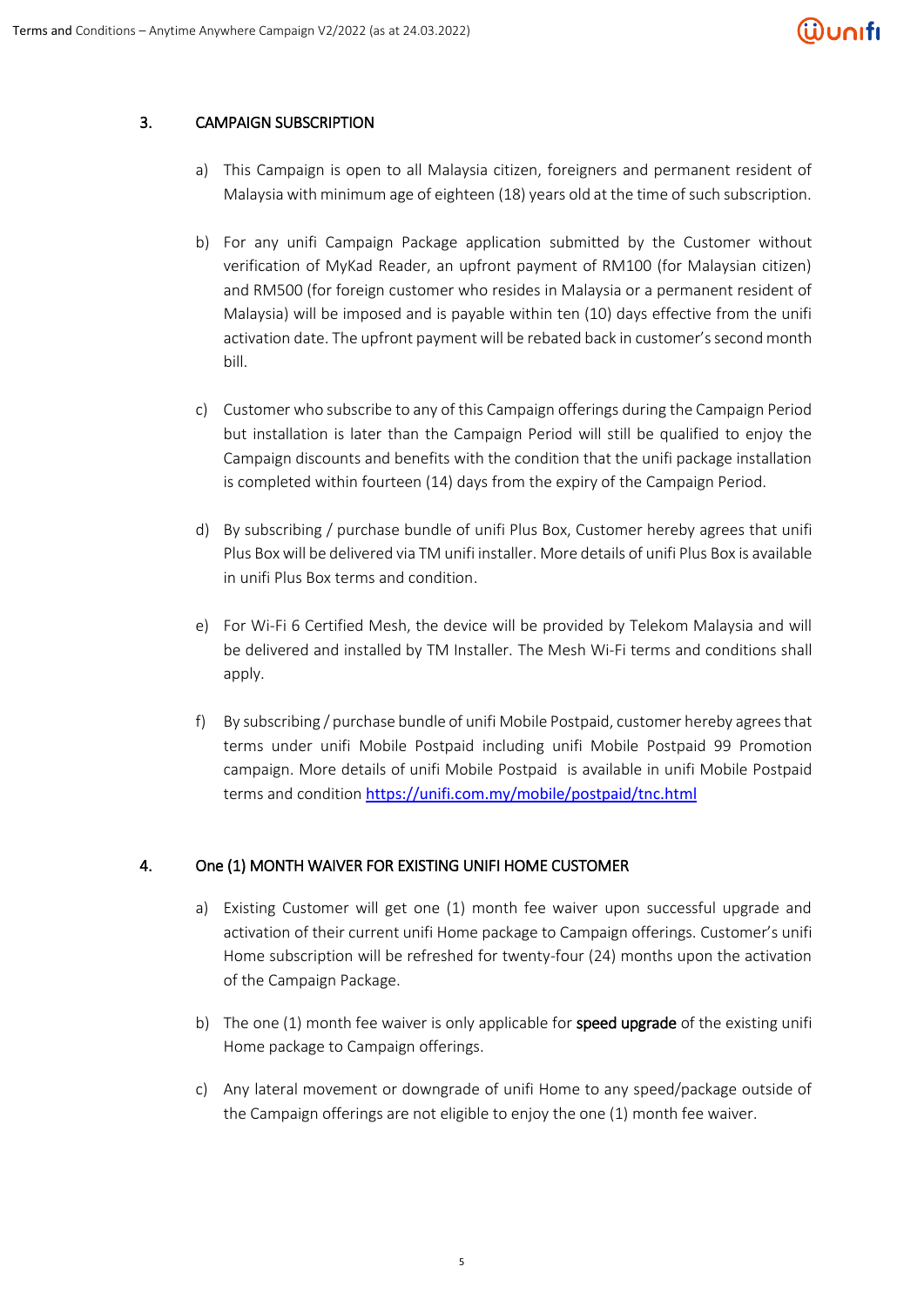

- d) The one (1) month fee waiver is not applicable to the existing Customer who change their existing unifi Home package to Broadband Only Plan (30 Mbps) under this Campaign.
- e) In the event Customer terminate the Campaign Package during the one (1) month fee waiver period, Customer will not be entitled to enjoy the one (1) months fee waiver and the fee will be charged and reflected in the Customer's bill.

## 5. CHANGE OF PLAN

- g) Any movement and/or upgrade of unifi package with unifi TV pack, unifi Plus Box and or Mesh Wi-Fi 6 to unifi package without unifi TV pack, unifi Plus Box or Mesh Wi-Fi within the Contract Period is strictly not allowed. By removing unifi Plus Box or Wi-Fi 6 Certified Mesh from the Campaign Package, Customer will be charged with a penalty of remaining months of the unifi TV pack, unifi Plus Box and downgrade fee for Wi-Fi 6 Certified Mesh.
- h) Any movement or and/or upgrade of unifi Mobile Postpaid plan beyond the eligible plan is not allowed during the Contract Period.
- i) Upon subscribing to the unifi plan during this Campaign, any change of plan can only be done under the following situation:
	- i. For the plan that comes with unifi TV pack, unifi Plus Box and Wi-Fi 6 Certified Mesh, any upgrade and/or change of plans is only permitted to any other plans with higher speed that comes together with Ultimate Pack, unifi TV pack and Wi-Fi 6 Certified Mesh; and
	- ii. Change of plan is only allowed after the thirty (30) daysfree trial period ended.

#### 6. CHARGES AND BILLING

- a) Customer who subscribe to All-in-One Plan under this campaign will get two (2) separate bill for the monthly bill cycle:
	- i. unifi bill consist of the monthly fee of unifi Home and unifi TV; and
	- ii. unifi Mobile bill
- b) Customer will need to make separate payments accordingly to your subscriptions and is subject to different credit limit.

## 7. TERMINATION

a) In the event of termination of unifi TV pack in the Broadband with Entertainment Offering, any access to the complimentary streaming app will be revoked.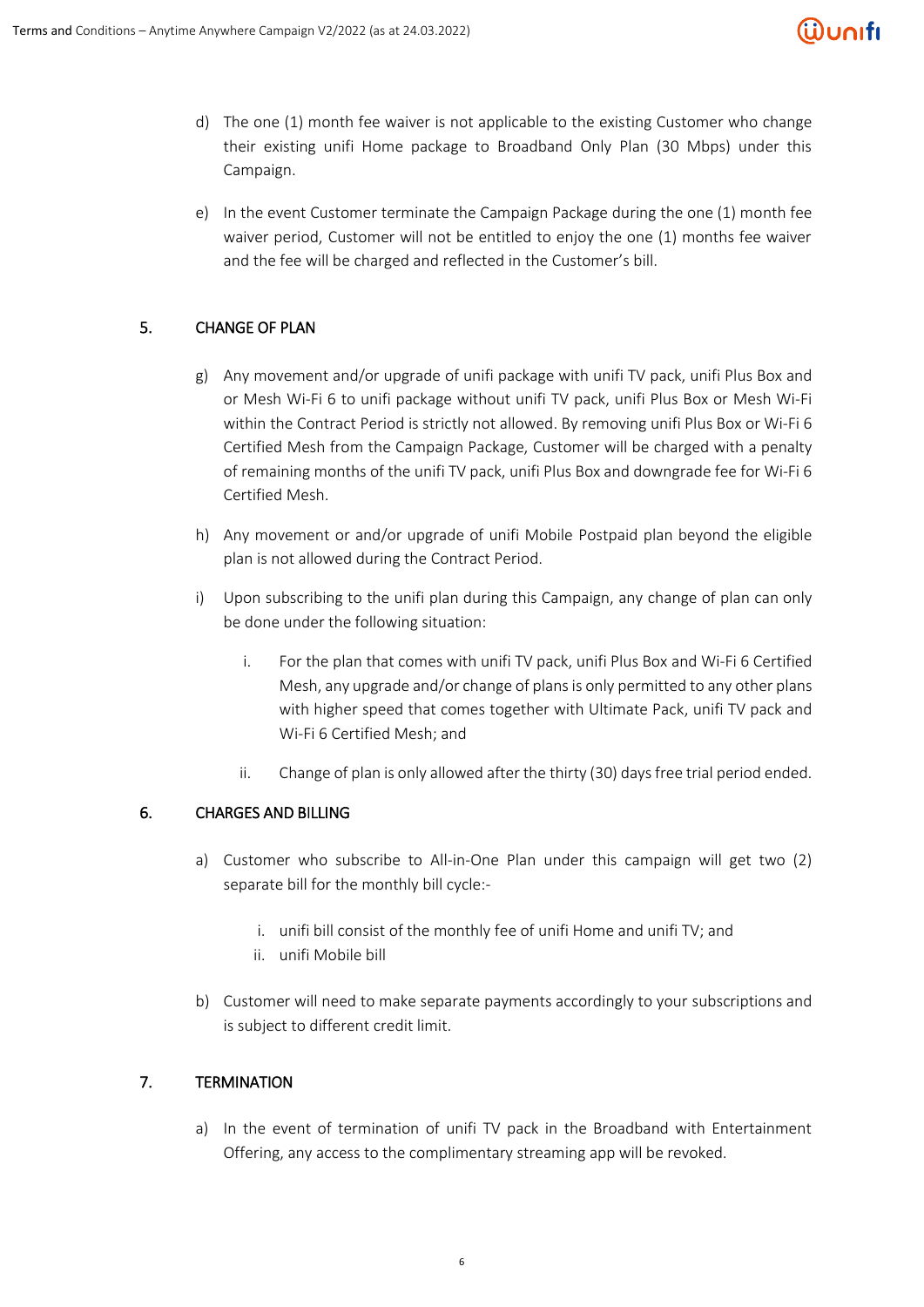# <u> Wunifi</u>

- b) In the event of termination of any element of All-In-One Plan (i.e: unifi Broadband, unifi Mobile Postpaid, unifi TV) will result to:
	- i. unifi Home: Customer will no longer entitled to discounted unifi Home; and
	- ii. unifi Mobile Postpaid: The unifi Mobile Postpaid 99 Plan will revert to current commercial plan on the following month upon termination.
- c) Any early termination request during the Contract Period will be chargeable with termination penalty of remaining months balance for either unifi Home or unifi TV.
- d) unifi Home Customer who wish to cancel/terminate their subscription must request for service termination at TMpoint within thirty (30) days from service activation date.
- e) For the purpose of termination within the thirty (30) days free trial of this Campaign, Customer shall return all three (3) or four (4) device(s) according to the Customer's subscription including the modem, Broadband Termination Unit (BTU), unifi Plus Box and Wi-Fi 6 Certified Mesh to the nearest TMpoint. All equipment must be returned in a good condition together with the box, cable and other accessories received during installation. Any failure in doing the above will be chargeable with RM500 as penalty.
- f) Early termination penalty will be imposed based on the package fee remaining months for termination made after thirty (30) days free trial of this Campaign and within Contract Period. Customer may submit the request for service termination via online medium unifi portal, TM 100, livechat, email and/or any TM social media. Unifi Home General Terms and Conditions shall apply.
- g) All equipment upon installation should be return only within thirty (30) days free trial termination. If unifi account terminated after thirty (30) days free trial, the equipment belongs to Customer except for BTU.

| 30Mbps                                | 100Mbps          | 300Mbps     | 500Mbps | 800Mbps                |  |  |
|---------------------------------------|------------------|-------------|---------|------------------------|--|--|
|                                       | WiFi Router (RG) |             |         |                        |  |  |
|                                       |                  | Modem (BTU) |         |                        |  |  |
|                                       |                  |             |         |                        |  |  |
| If applicable:                        |                  |             |         |                        |  |  |
| unifi Plus Box (black color) - 1 unit |                  |             |         |                        |  |  |
| Packaging-1 unit                      |                  |             |         |                        |  |  |
| Remote control - 1 unit               |                  |             |         |                        |  |  |
| AAA Batteries -2 units                |                  |             |         |                        |  |  |
| Power Adapter $-1$ unit               |                  |             |         |                        |  |  |
| Audio/Video Cable - 1 unit            |                  |             |         |                        |  |  |
| Ethernet Cable - 1unit                |                  |             |         |                        |  |  |
| HDMI cable $-1$ unit                  |                  |             |         |                        |  |  |
|                                       |                  |             |         | Wi-Fi 6 Certified Mesh |  |  |

h) The checklist for the purpose of equipment return is as follows:-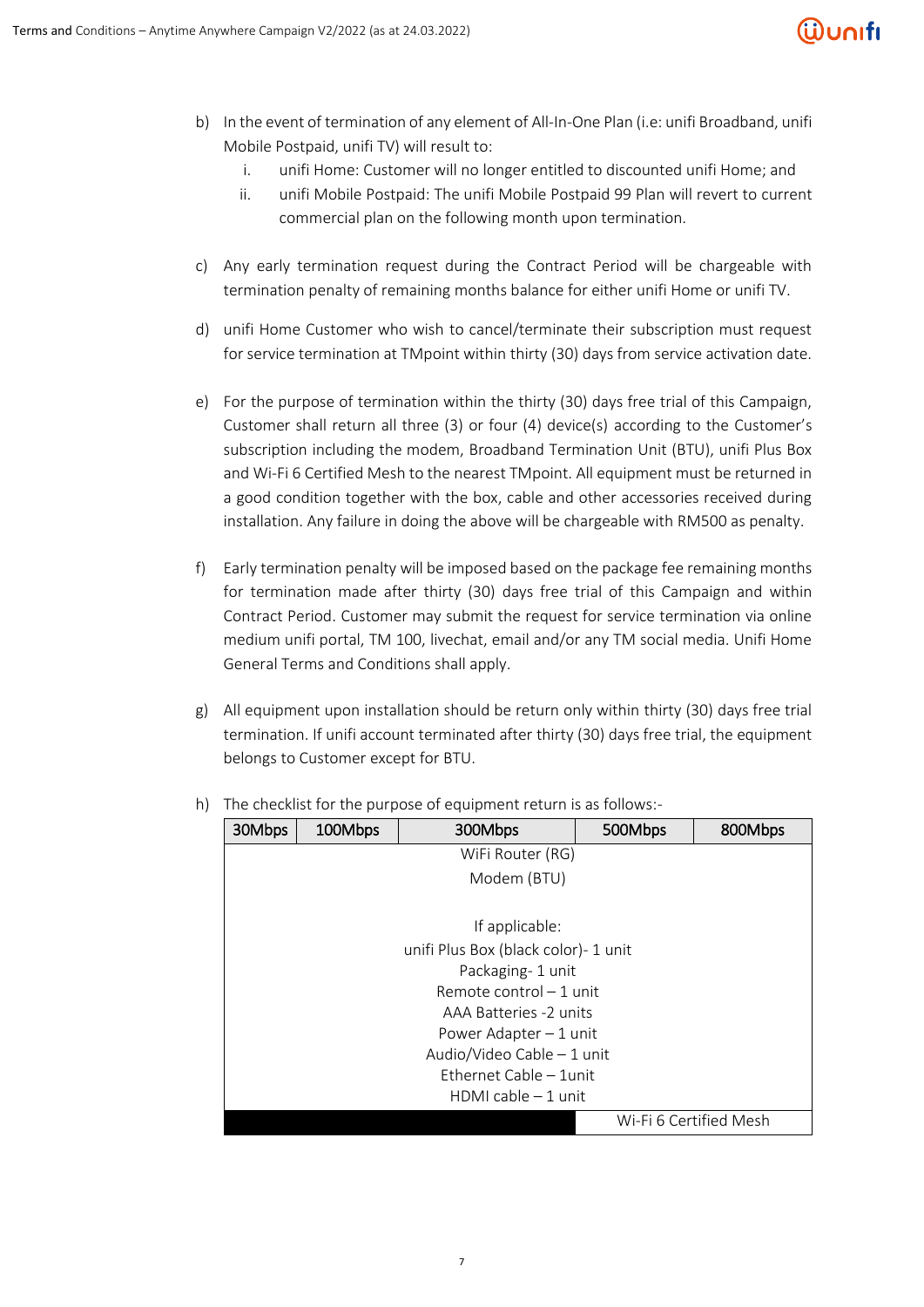## ີຟິບດເfເ

- i) The termination of unifi Mobile Postpaid need to be requested separately via online chat at unifi website or walk-in to TMPoint. Campaign Plan discount will be removed completely for any services terminated during the Contract Period under the Campaign.
- j) Customers who subscribed to any Value Added Services who wish to terminate the services will be imposed with the early termination fee based on the remaining months fee.
- k) Customer is not allowed to terminate the Campaign Package and sign-up unifi service with the same installation address again within the Campaign Period.
- l) Upfront payment will be refunded for application submitted by the customer without verification of MyKad Reader.

### 8. VARIATION

- a) TM reserves the right to withdraw, cancel, suspend, extend or terminate the offering earlier either in whole or in part and further reserves the right to vary, supplement, delete, amend or modify any of the terms and conditions from time to time without prior notice for the Campaign.
- c) This terms and conditions are governed by the Malaysian law and the courts in Malaysia have exclusive jurisdiction.

#### 9. CONFIDENTIALITY

a) Any personal data provided by the Customer to TM in connection with the Campaign shall be kept confidential. [TM Privacy Notice](https://unifi.com.my/mobile/postpaid/assets/doc/Privacy%20Statement.pdf) shall apply.

#### 10. INDEMNITY

a) Notwithstanding anything to the contrary, Customer will defend, indemnify and hold TM save and harmless from any and all claims, suits, actions, demands, costs, settlements, losses, damages, expenses and all other liabilities including reasonable attorney's fees (collectively "the Claims"), arising out of or resulting from its breach of this Terms and Conditions or the intentionally wrongful or negligent acts or omissions on your part, in the performance of or failure to perform your obligations under this Terms and Conditions or in relation to your use of the Campaign Package during the subscription.

#### 11. FORCE MAJEURE

a) TM shall not liable in any way for delay, failure in performance, loss or damage due to any of the following force majeure conditions: fire, strike, embargo, explosion, power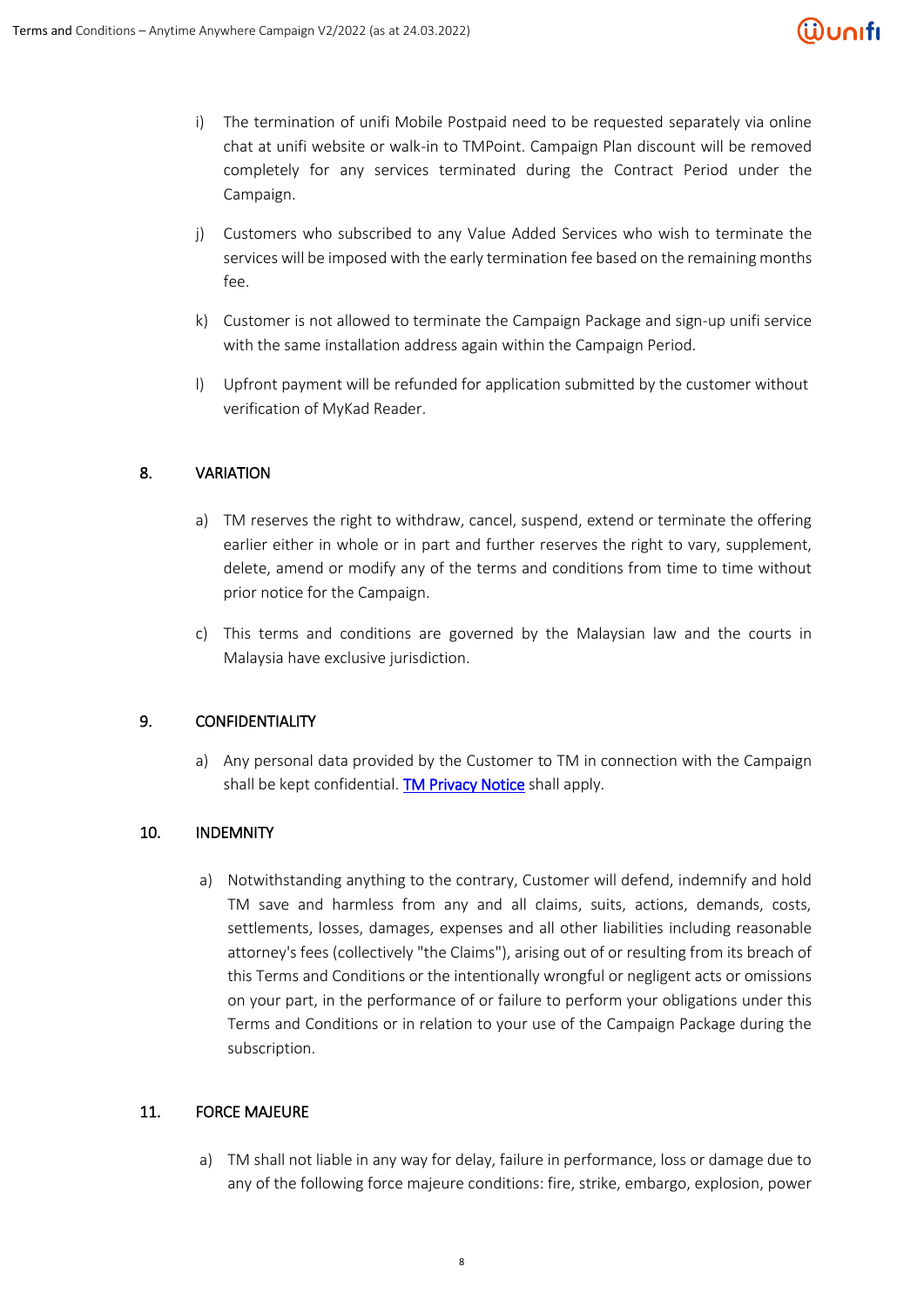blackout, earthquake, flood, war, labor disputes, civil or military authority, pandemic, epidemic, sabotages, acts of God or the public enemy, inability to secure raw materials, acts or omissions of other carriers or suppliers, or other causes beyond its reasonable control, whether or not similar to the foregoing.

#### 12. GOVERNING LAW AND JURISDICTION

a) This terms and conditions are governed by the Malaysian law and the courts in Malaysia have exclusive jurisdiction.

## 13. SEVERABILITY

a) If any provision herein contained should be found invalid, illegal or unenforceable under any applicable law, the legality and enforceability of the remaining provisions shall not be affected or impaired in any way and such invalid, illegal or unenforceable provision shall be deemed deleted.

### 14. MISCELLANOUS

- a) Except for the terms and conditions for the Campaign stated herein, all other terms and conditions for unifi Home, unifi Mobile Postpaid, unifi TV, unifi Plus Box, Mesh Wi-Fi and General Campaign terms and conditions shall continue to apply.
- b) Further enquiries relating to the Campaign can be channeled to TM Live Chat at https://unifi.com.my/chat/index.html, tweet us @helpmeunifi, message us at facebook.com/weareunifi for assistance or visit any TMpoint outlets nationwide.

#### 15. PRIORITIZATION OF DOCUMENTS

- a) In the event there is any inconsistency of the provisions under this Campaign terms and conditions, unifi Home terms and conditions, unifi Mobile Postpaid terms and conditions, unifi TV terms and conditions, unifi Plus Box terms and conditions, Mesh Wi-Fi terms and conditions, General Campaign terms and conditions and the Terms of Use, the following order of precedence shall apply:
	- i. Anytime Anywhere Campaign Terms and Conditions;
	- ii. unifi Home Terms and Conditions;
	- iii. unifi Mobile Postpaid Terms and Conditions;
	- iv. unifi TV Pack (Ultimate Pack) Terms and Conditions;
	- v. unifi Plus Box Terms and Conditions;
	- vi. Mesh Wi-Fi Terms and Conditions;
	- vii. General Campaign Terms and Conditions; and
	- vii. Terms of Use.